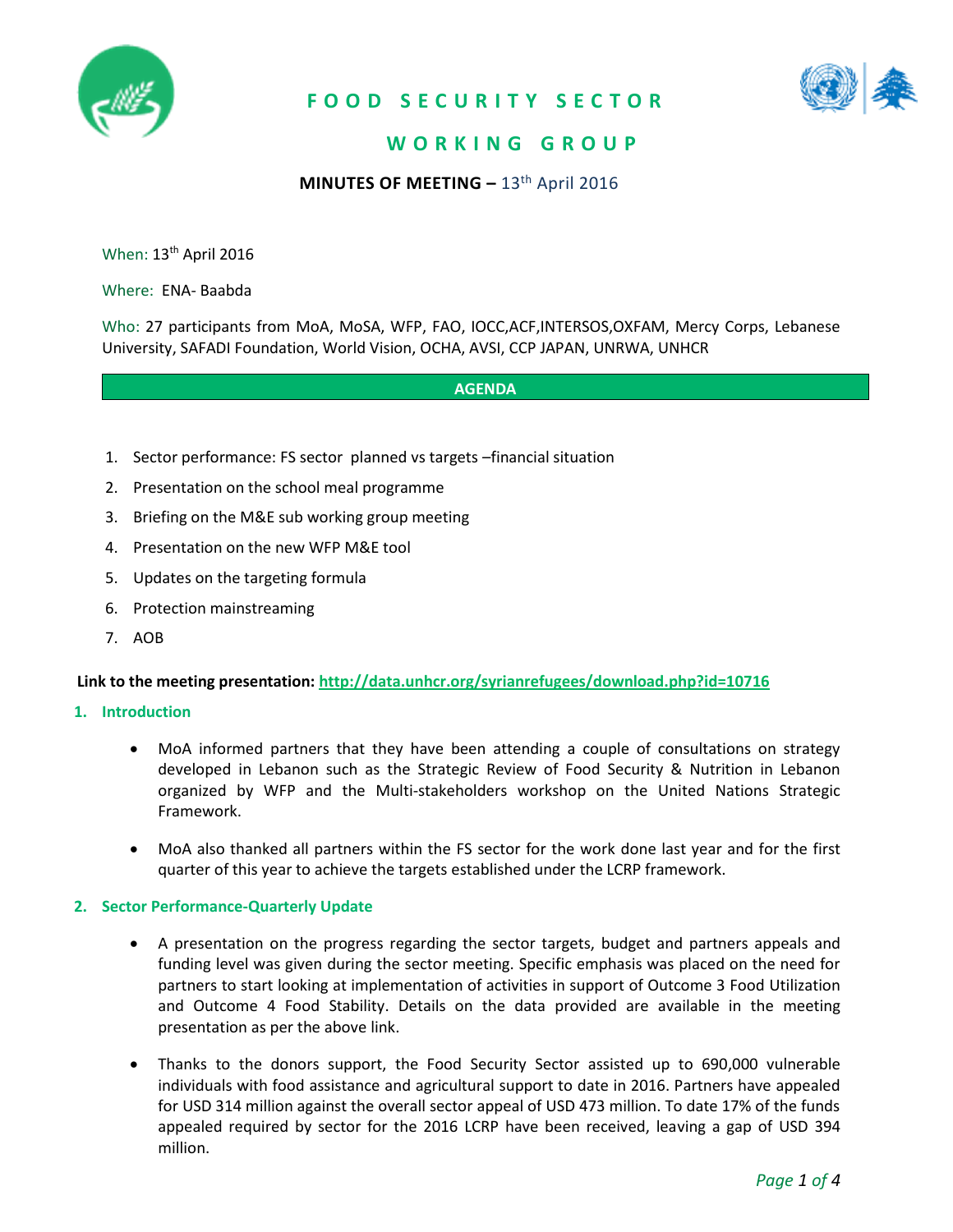

# **F O O D S E C U R I T Y S E C T O R**



# **W O R K I N G G R O U P**

### **MINUTES OF MEETING - 13<sup>th</sup> April 2016**

#### **3. WFP School Meals Programme**

- WFP gave a brief presentation on the pilot project that is being currently implemented. Details on the project are available in the meeting presentation in the above mentioned link.
- During the discussion partners asked about what other incentives could be provided to the parents for them not to take kids out of school. UNICEF and UNHCR are already covering the school tuition fees and school supplies. In some areas UNICEF is also covering transport. There is a great opportunity of joint programming here that will be explored as the programme goes to scale.
- Partners asked about the suppliers of food for this programme: it was mentioned that snacks are locally produced in a central kitchen and the other products (milk, juice and fruit) are all locally produced too. In fact that was set from the outset/design with the aim of supporting the Lebanese producers and economy.
- It was also mentioned by some partners if an additional outcome of the project can be considered, such as the impact on the reduction of child labor. It was mentioned that this can be taken into consideration once the programme goes to scale and WFP is able to set up, in collaboration with the MEHE, a detailed monitoring system that looks at the reason for drop-out with proper follow-up to the households.
- The closed/sealed baked snack was chosen over sandwiches -what the students are used to- in order to allow for laboratory testing ensuring quality control and safety of the product.
- It was also asked why the focus of the project is on this specific group's age and not on others. It was clarified that the objectives of the programme are mainly educational in order to cope with the No Lost Generation imperative.
- UNRWA has a school meal project in 3 schools that serves hot meals similar to what the kids have at home as well. The programme is also known to have an impact of the parent's awareness on food safety.

#### **4. M&E Sub working group meeting updates**

• The meeting participants were updated on the discussion held during the FSS M&E sub-working group held on 30th March. During the meeting a mapping exercise of the different monitoring tools among the sector partners have been conducted. As a result the sector will advocate among partners to reach a harmonized way to collect the monitoring information to report against the LCRP established outcomes. Minutes of the meetings are available at:

#### <http://data.unhcr.org/syrianrefugees/download.php?id=10678>

#### **5. WFP new M&E Tool: Food Security Outcome Monitoring**

 During the meeting WFP presented the new tool utilized for monitoring named: Food Security Outcome Monitoring (FSOM). The specificity of this new toll is that it measures the outcomes of food assistance between beneficiaries and non-beneficiaries over time and the impacts of changes in assistance levels. It also includes a qualitative component of Focus Group Discussions.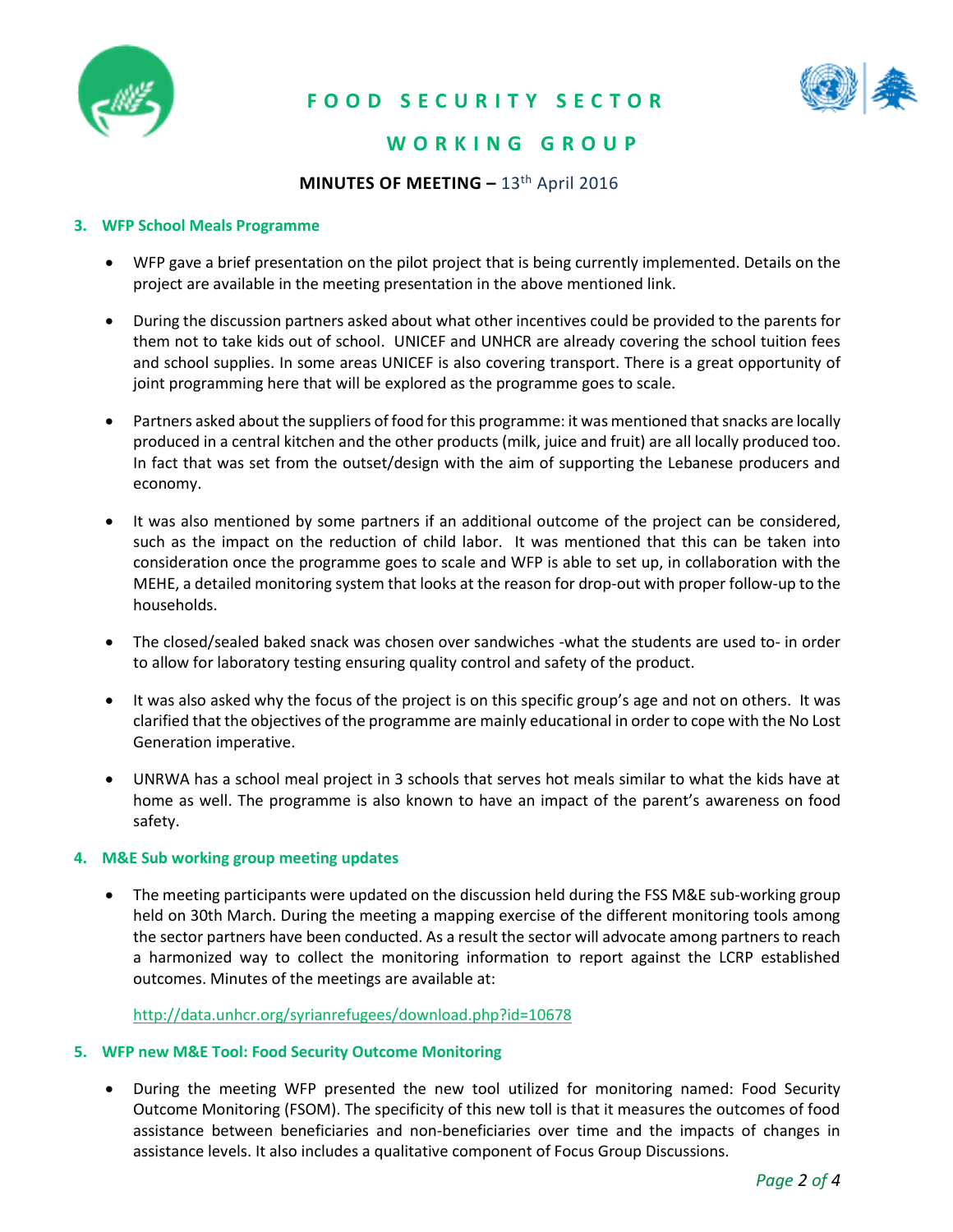

# **F O O D S E C U R I T Y S E C T O R**



### **W O R K I N G G R O U P**

### **MINUTES OF MEETING - 13<sup>th</sup> April 2016**

- In addition to what the PDM offered, FSOM includes livelihood coping strategies, it monitors HH expenditure patterns, it looks into other non-food needs as well as Safety and Intra-household dynamics.
- Some preliminary results were presented during the meeting however a full repot is being compiled and will be share with the Sector partners upon completion
- During the meeting partners asked if the tool could be used to monitor other level of assistance. It was explained to them that there is a section in the FSOM about other levels of assistance nevertheless, for the time being, this remains outside the scope of WFP
- WFP will kick-start conversations with the M&E partners to see if they are interested in shifting towards the FSOM.

#### **6. Targeting Formula Updates**

- Responding to the need to develop a quicker, more cost efficient process of targeting households with food assistance, WFP contracted the AUB to study the possibility of a targeting mechanisms that would be based on observable variables. The AUB study utilizes VASyR data to determine a ranking of household vulnerability in the ProGres database, highlighting the strong correlations between poverty and vulnerability to food insecurity, as well as determining that it is possible to conduct accurate targeting not solely based on the results of HH visits. Eligibility for food assistance within the updated targeting will be based on a ranking of household vulnerability in the ProGres database, as well as it will take into consideration the results of HH visits conducted in 2015.
- The presentation gave an updates on AUB findings, the WFP updated caseload, implementation timeline and referral system (WFP pre-identification and partners' referral). Details are available in the presentation in the above mentioned link.
- During the discussion it was asked what the difference between ProGres and RAIS database is. It was specified that information on ProGres include those data collected by UNHCR for the purpose of registration, while RAIS database contain the results of household visits, with a broad range of information on HH vulnerability based on joint inter-agency questionnaire covering different sectors.
- Another questions was asked on how validation is related to targeting. It was mentioned that the validation exercise might affect some of the HHs prioritized for exclusion – that might not be validated.

#### **7. Protection mainstreaming: Gender Based Violence**

- Colleagues from the Protection GBV Sector attended the FSS meeting to give a presentation regarding the updated 2015 IASC Guidelines for Integrating Gender-based Violence Interventions in Humanitarian Action. The aim was to start thinking about the possible relevance for the Food Security Sector. Details are available in the presentation in the above mentioned link.
- During the meeting it was agreed to hold a half day workshop for the FSS partners and their respective protection focal point to work on the contextualization of the Guidelines for the Food Security sector/Lebanon. Schedule and procedures will be soon shared.